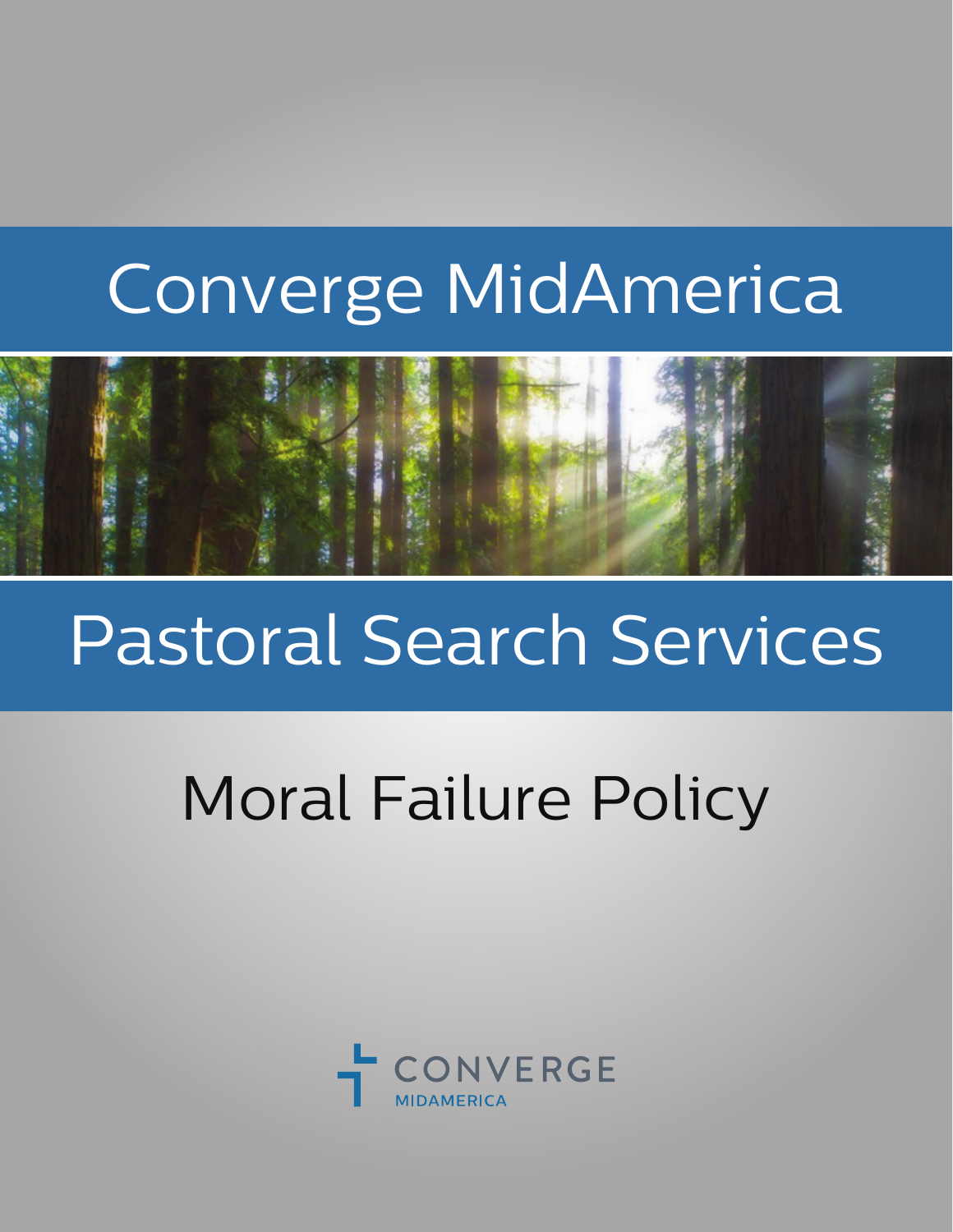# **Converge MidAmerica Moral Failure: Guidelines and Policies**

#### **Purpose Statement**

As people who believe strongly in biblical mandates to follow God's will in all things, we the people of Converge MidAmerica affirm that moral failure in all its forms is sin. Moral failure often constitutes an abuse of vulnerable people. It can represent a misuse of the power and authority given to God's shepherds, leaders or teachers. It sullies the church's representation of the character of Jesus Christ, and is an abomination to the heart of God. At the same time we affirm the mercy of God is available to perpetrators upon confession and repentance. The healing grace of God is the sure hope for victims.

The purpose of this policy is to provide direction for education, intervention, proper disclosure, accountability, and potential restoration for those who fail morally. Further it is our purpose to protect vulnerable people, thoroughly investigate, guard the dignity and bring healing to the victims of moral failure.

# **MORAL FAILURE**

#### **Introduction**

This policy will assist Converge MidAmerica in upholding the highest biblical standards of personal holiness and sexual purity with particular scrutiny given to those who are in positions of leadership, power and influence. As an autonomous self-governing organization, this policy sets high standards for those who are credentialed, employed, or empowered within the organization to effect or influence the lives of others. It is our intent, through this policy, to guide the life and conduct of these spiritual leaders motivating them to high levels of personal, moral and sexual conduct and guarding those who have been put in their spiritual care.

This policy also provides procedures for the discipline and/or removal of any leader who violates this high standard, thereby forfeiting his or her right to continue in a position of spiritual leadership. Such order and procedure can provide an environment where complaints are clearly heard, abusers are identified and vulnerable ones protected.

#### **Biblical Foundations**

The primary mandate for this policy is the Word of God. Our secondary mandate is the law of civil government. This policy will assist Converge MidAmerica in upholding the highest biblical standards of personal holiness and sexual purity with particular scrutiny given to those who are in positions of leadership, power and influence. We believe the Bible clearly condemns those who wander away from this high standard. The Bible warns of the disastrous impact such misconduct will have upon their own person, victims affected and upon the church as a whole.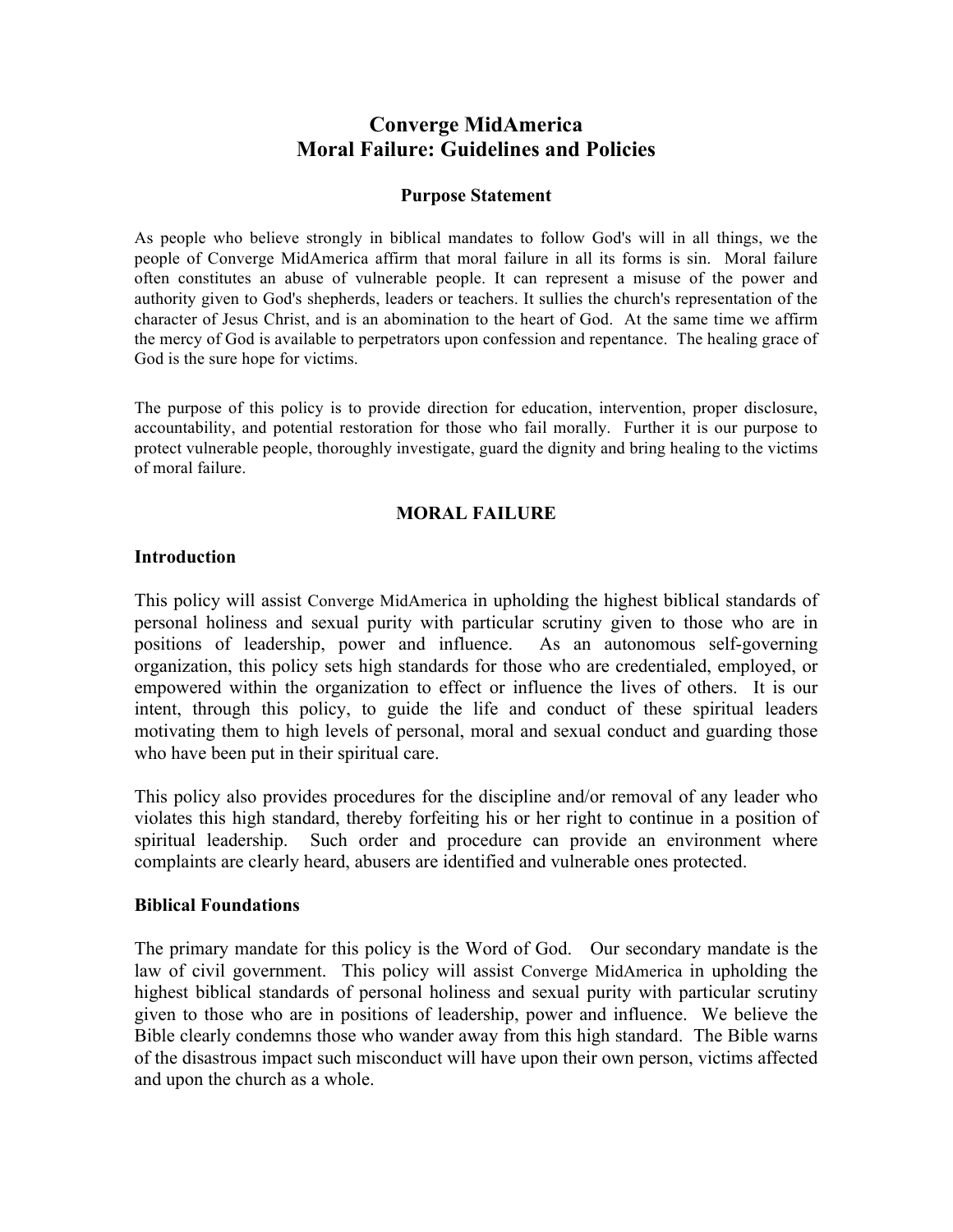# *God's Standard*

"You shall not commit murder, You shall not commit adultery, you shall not steal, you shall not bear false testimony against your neighbor. You shall not covet your neighbor's wife. You shall not set your desire on . . . anything that belongs to your neighbor." Deut. 5:17-21

"They pour abuse upon things they do not understand; like the beast they will perish, suffering hurt for the hurt they have inflicted. To carouse in broad daylight is their idea of pleasure; while they sit with you at table they are an ugly blot on your company, because they revel in their own deceptions. They have eyes for nothing but women, eyes never at rest from sin. They lure the unstable to their ruin; past masters in mercenary greed, God's curse is on them! They have abandoned the straight road and lost their way." II Peter 2:12b-15 New English Bible

# *Jesus Upholds the Standard*

"Do not think I have come to abolish the Law or the Prophets; I have come not to abolish them but to fulfill them." Matthew 5:17

"But if anyone causes one of these little ones who believe in me to sin, it would be better to have a large millstone hung around his neck and to be drowned in the depths of the sea. Woe to the world because of the things that cause people to sin! . . .woe to the man through whom they come!. . . It is better for you to enter life with one eye than to have two eyes and be thrown into the fire of hell. Matthew 18:6-9(Selected)

#### *Apostle Paul Instructs*

"Here is a trustworthy saying: 'If anyone sets his heart on being an overseer, he desires a noble task. Now the overseer must be above reproach . . . " I Timothy 3:1,2a

"Do not entertain an accusation against an elder unless it is brought by two or three witnesses. Those who sin are to be rebuked publicly, so that others may take warning. I charge you, in the sight of God and Christ Jesus and the elect angels, to keep these instructions without partiality, and to do nothing out of favoritism. Do not be hasty in the laying on of hands and do not share in the sins of others. Keep yourself pure. I Timothy 5:19-22

"But now I am writing you that you must not associate yourself with anyone who calls himself a brother but is sexually immoral or greedy, an idolater or a slanderer, a drunkard or a swindler. With such a man do not even eat." I Corinthians 5:11

"Flee from sexual immorality. All other sins a man commits are outside his body, but he who sins sexually sins against his own body. Do you not know your body is the temple of the Holy Spirit, who is in you, whom you have received from God? You are not your own; you were bought with a price. Therefore honor God with your body." I Corinthians 6:18-20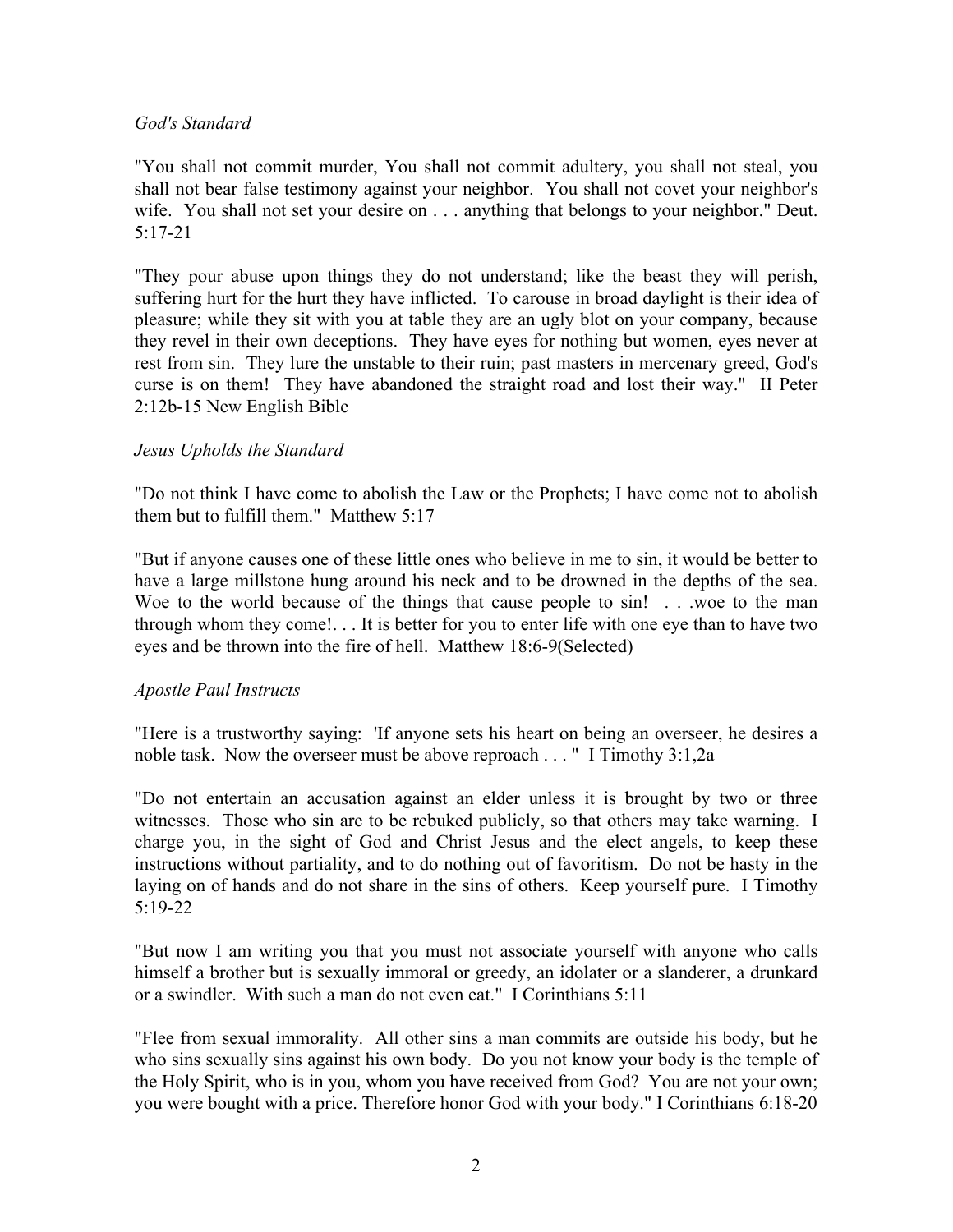"Have respect for marriage. Always be faithful to your partner because God will punish anyone who is immoral or unfaithful in marriage." Hebrews 13:4

"The love of money causes all kinds of trouble. Some people want money so much they have given up their faith and caused themselves a lot of pain. I Timothy 6:10

The Bible mandates the leaders of Converge MidAmerica, pastors, leaders and members of the church as a whole to a standard of moral purity that honors God and is pure and blameless before an unbelieving world.

# **Assumptions**

There are a number of assumptions that govern the development and implementation of these guidelines and policies:

*Nothing could be more cruel than the tenderness that consigns another to his sin. Nothing could be more compassionate than the severe rebuke that calls a brother back from the path of sin.* Dietrich Bonhoeffer, Life Together

1. Truth is the only pathway to wholeness.

2. Biblical confession and repentance is the only pathway to grace and mercy.

3. Most offenders will deny allegations until proven. Initial confessions are seldom the whole story. Pain can be a symptom of revealed truth. Efforts to alleviate pain for personal comfort often thwart the revelation of truth.

4. Intervention may require multiple confrontations.

5. Failure to intervene and disclose places the church and denomination at risk.

6. Intervention and disclosure should be exercised even if offenses are known to have ceased. Unconfessed sin and unacknowledged victims dishonor God and prevent healing.

7. The goal of investigation, intervention, disclosure and restoration is truth, wholeness and health, not punishment.

8. Forgiveness is unconditional. Restoration, however, is conditioned by the perpetrator's repentance, confession, responses and behavior over time.

9. The dignity of victims, the families of victims, the church, the perpetrator's family and the perpetrator must remain a top priority, but not at the expense of full and truthful disclosure.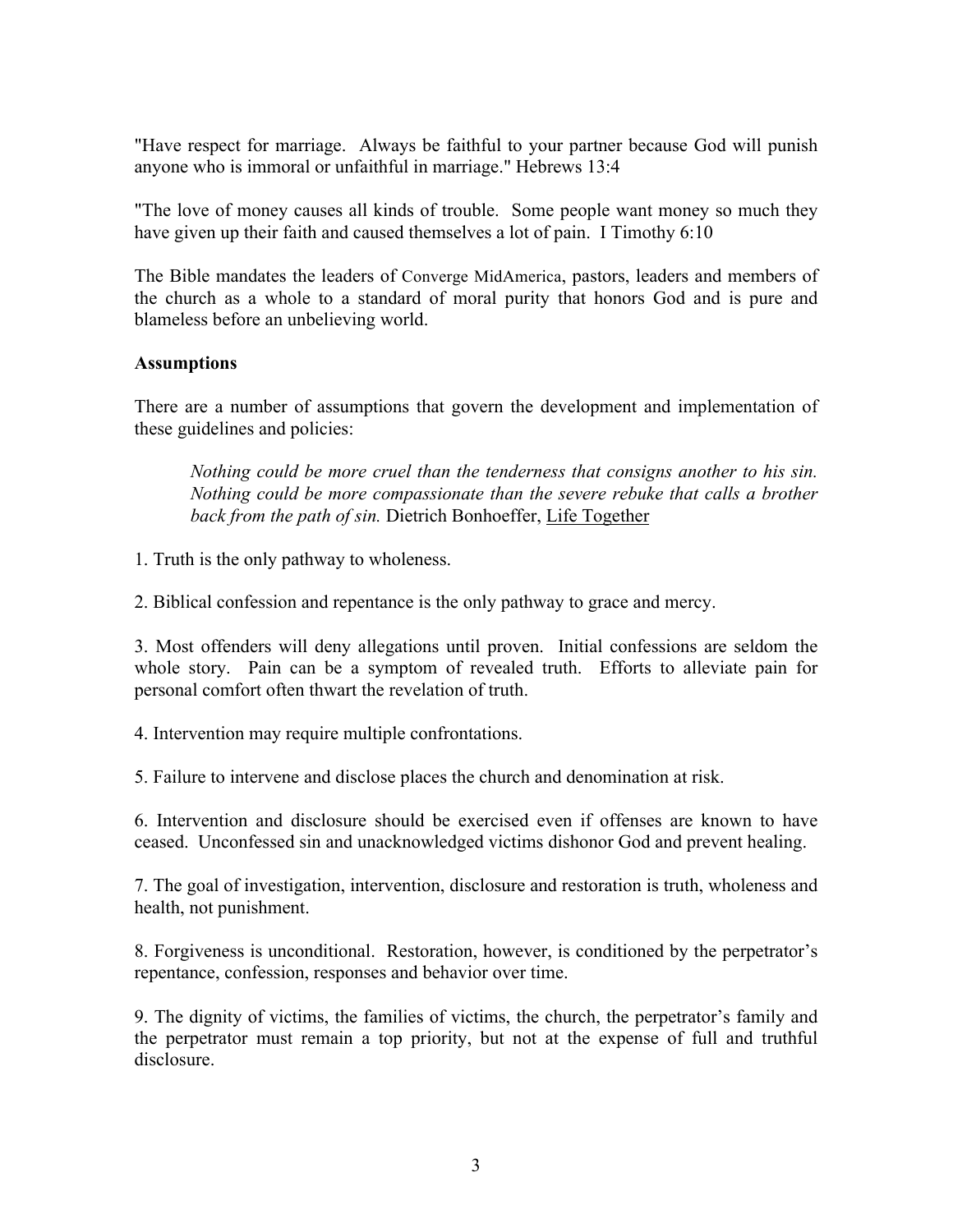10. The feelings, reputation and career of the perpetrator is secondary to the interests of the victim, their family and the church.

11. God is just. His justice demands that we act appropriately in all cases of misconduct. No entity that calls itself the Body of Christ can neglect to act in behalf of those who suffer wrongdoing under its care.

12. The perpetrator is incapable of acting in the best interests of himself, his family, the church or denomination. Therefore the perpetrator's involvement in the development of disclosure or restoration plans is inappropriate.

13. Scripture clearly teaches that people in leadership should set an example in faith, love, and purity. Any behavior or attitude that is potentially injurious to people under their care is to be avoided. The church should be a safe place for everyone.

14. The greater the level of the perpetrator's responsibility/visibility, the broader the disclosure required to discover the potential existence of additional victims and to insure accountability for the perpetrator.

15. These guidelines and policies will be kept without partiality or favoritism with regard to personal relationships or status.

# **Definitions**

# A. Sexual Misconduct

1. Sexual Abuse - Sexual abuse is the subjection of a person of any age to any sexual act which is in violation of the criminal sexual conduct code. The perpetrator may be anyone responsible for their care, a peer or a person of power and influence. There is no such thing as "mutual consent" in terms of physical or sexual contact. No matter how the dependent person behaves, the professional is responsible for the protection of that person.

- 2. Sexual Harassment
	- a. Harassment is unwelcome sexual advances, requests for sexual favors, sexually motivated physical conduct, or other verbal or physical conduct and communication of a sexual nature which is made a condition of employment or is made as a factor in decisions affecting an individual's employment or is creating stress in the employee's workplace and is undealt with by the perpetrator and employer after adequate time to take timely and appropriate action.
	- b. Harassment is the introduction of objects such as posters, pictures, or drawings that create for others such stress that they cannot function without distress or great discomfort.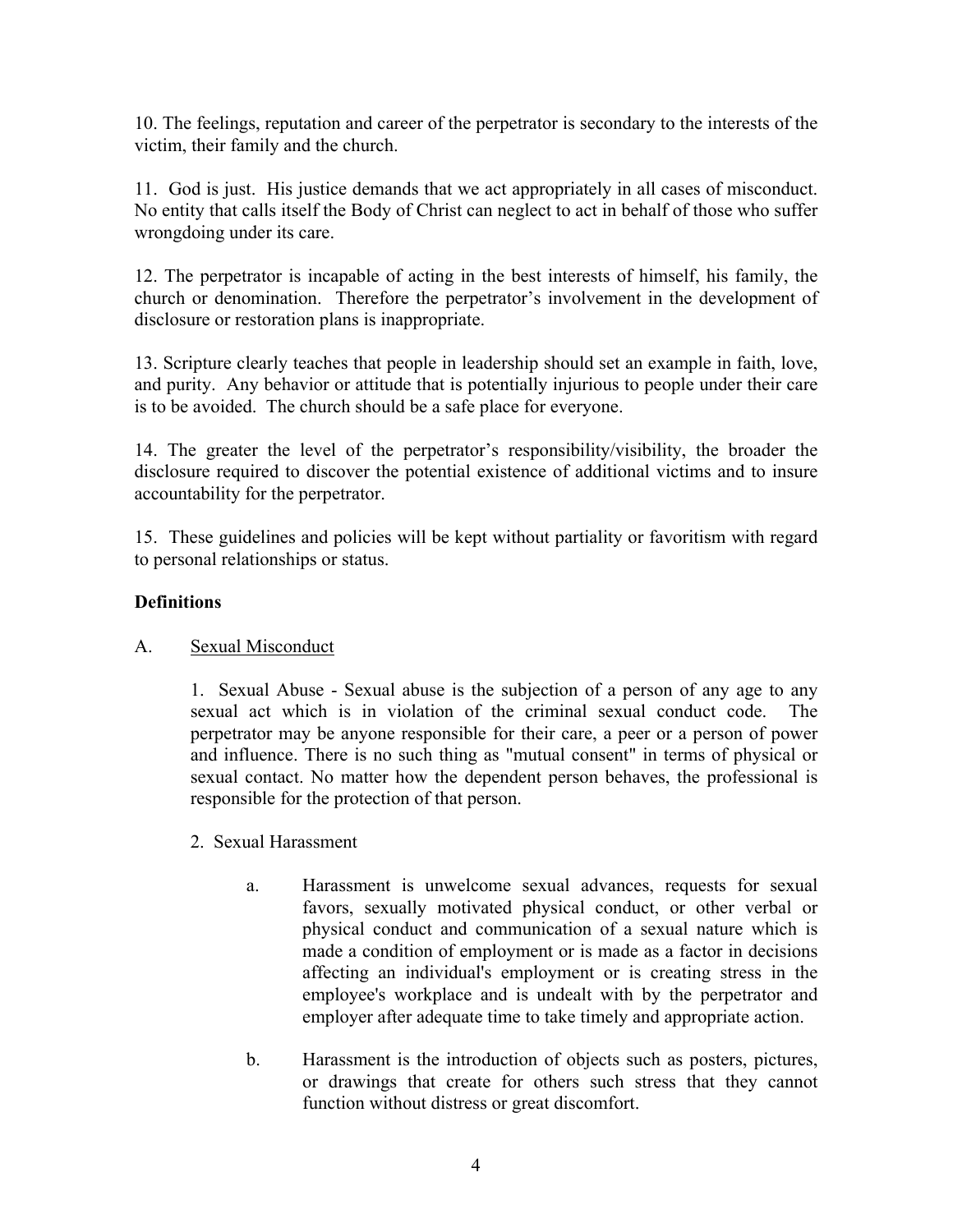- c. Harassment is any communication that explicitly or implicitly offers or invites the exchange of sexual favors for a promise of some advantage the promisor has power to give.
- 3. Sexual Exploitation
	- a. Sexual Exploitation is any kind of sexual interaction between a spiritual or psychological counselor and the client (whether initiated by either the counselor or the client) when the counselor is clearly empowered to be offering help in the client relationship.
	- b. Exploitation is any actual or attempted sexual contact with a minor; actual or attempted rape or sexual contact by force, threat or intimidation; criminal sexual behavior as defined by law.

4. Homosexuality - Homosexuality is the engaging in sexual relations with others of the same sex. Such behavior is biblically forbidden (Romans 1:26-27, 1 Corinthians 6:9-1, Leviticus 18:22, Leviticus 20:13)

5. Pornography - Pornography is sexually explicit material which appeals to one's prurient interests. The use of pornography is inappropriate in that it tempts one to "commit adultery in one's heart (Matthew 5:27-28); can create a dependent fixation on or compulsion with sex; and its production and consumption exploit and demean people created in the image of God.

B. Financial Improprieties. The misuse or misappropriation of funds not belonging to the individual. Such misuse is not limited to money belonging to the church or individuals within the church. It includes not only overt theft but securing money, loans or other considerations based on misrepresentation.

C. Addictions. The compulsive bondage to specific behaviors such as gambling, sex, the consumption of alcohol, non-prescription drugs and other mood-altering substances.

D. Professional Ethics. Professional ethics are the rules or standards governing the conduct of the members of a profession. Any pastor or church staff person who gives counseling, care, or direction to others must recognize that the person seeking help or guidance is in a dependent position, both by nature of their need, and by nature of the professional's role. Ethical guidelines mandate that the responsibility for safeguarding the dependent person's personal boundaries lies with the professional

E. Perpetrator. The perpetrator is the guilty party. This term is to be used only after proof of misconduct. Otherwise, use "the alleged perpetrator".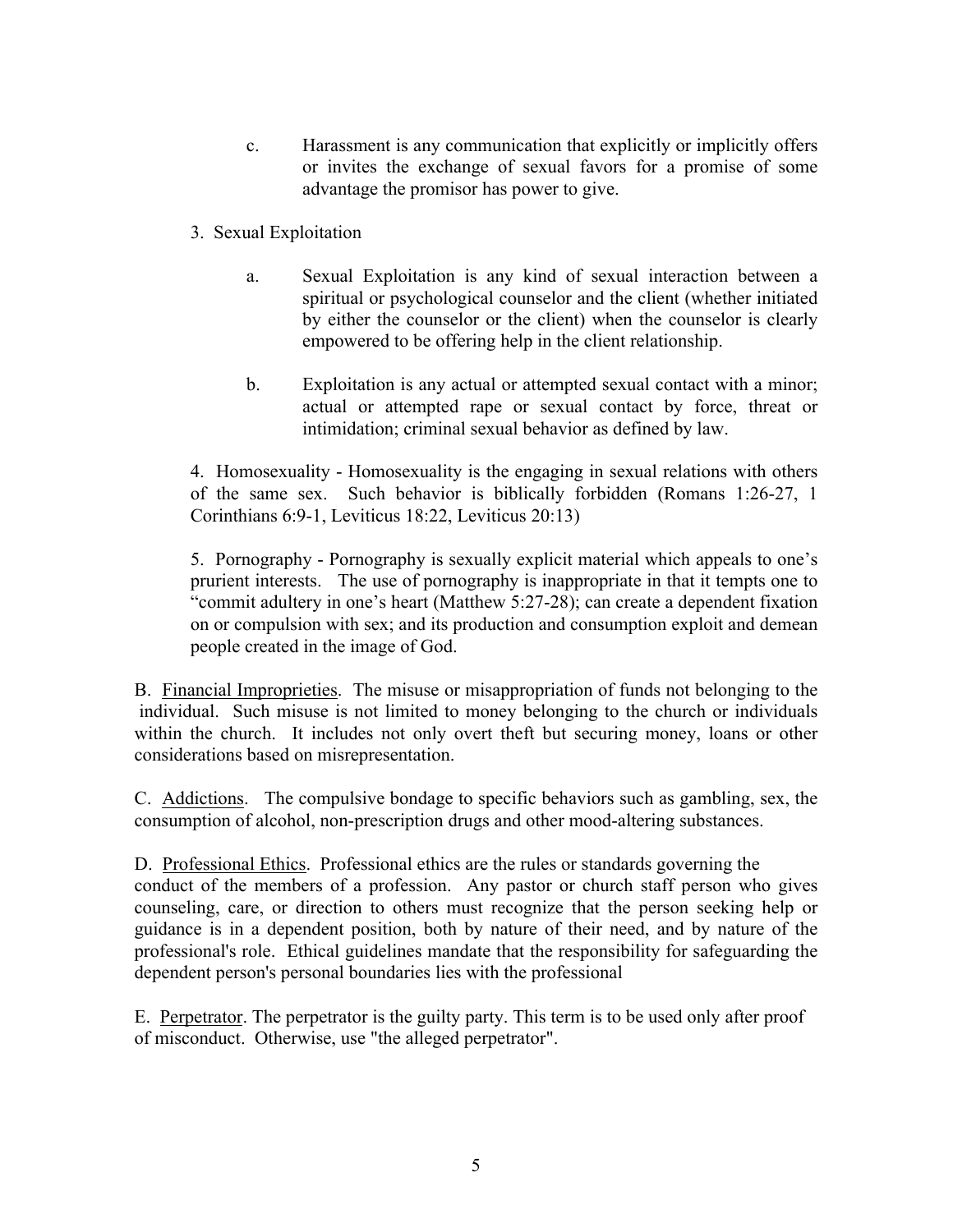F. Victim. A person who is harmed or made to suffer by the actions of another person. This term is to be used only after proof of misconduct has been evaluated and decisions made about it. Otherwise, use "the complainant." Secondary victims include family members of both victims and perpetrators.

G. Allegations. An assertion made by a party which must be proved or supported with evidence. All allegations are to be taken seriously. Care should be taken to distinguish honestly the degree of certainty in all reports.

H. Confidentiality. Confidentiality refers to statements made with the expectation of privacy. Confidentiality cannot be absolutely guaranteed, because records of investigations are subpoeneable by court systems. Nevertheless we must be sensitive to people who would be harmed by inappropriate disclosure.

I. Investigation. The process by which the facts and the truth are discovered. The early stages of investigation determine the nature and timing of the intervention.

J. Intervention. The process by which the accused is confronted with the accusations and appropriate intermediate steps are taken until such time as judgment can be made based on the facts discovered in the investigation. The appropriate intermediate steps are determined as the investigation process progresses.

K. Disclosure. The desirable confession is revealing pertinent information. Truth-telling in a grace-filled environment is healthy. Unnecessary injury by dissemination of details should be avoided.

L. Restoration for the Perpetrator. The process by which reinstatement is addressed. Reinstatement may be to fellowship with the body of believers. It may, in rare instances, be to position. The level of restoration is dependent on the response of the perpetrator over extended time and the policies of the governing entity.

M. Restoration for the Victim(s). The process by which the renewal of health and wholeness are addressed. Restoration addresses (among other things) freedom from guilt and shame; renewal of ability to see ourselves in God's image; and relational vitality with God and others.

# **Policy**

# **A. Who Is Included?**

The following are included under the standards and procedures of this policy:

- 1. All ordained or licensed people employed by Converge MidAmerica.
- 2. All support staff people employed by Converge MidAmerica.
- 3. All Converge MidAmerica Board members.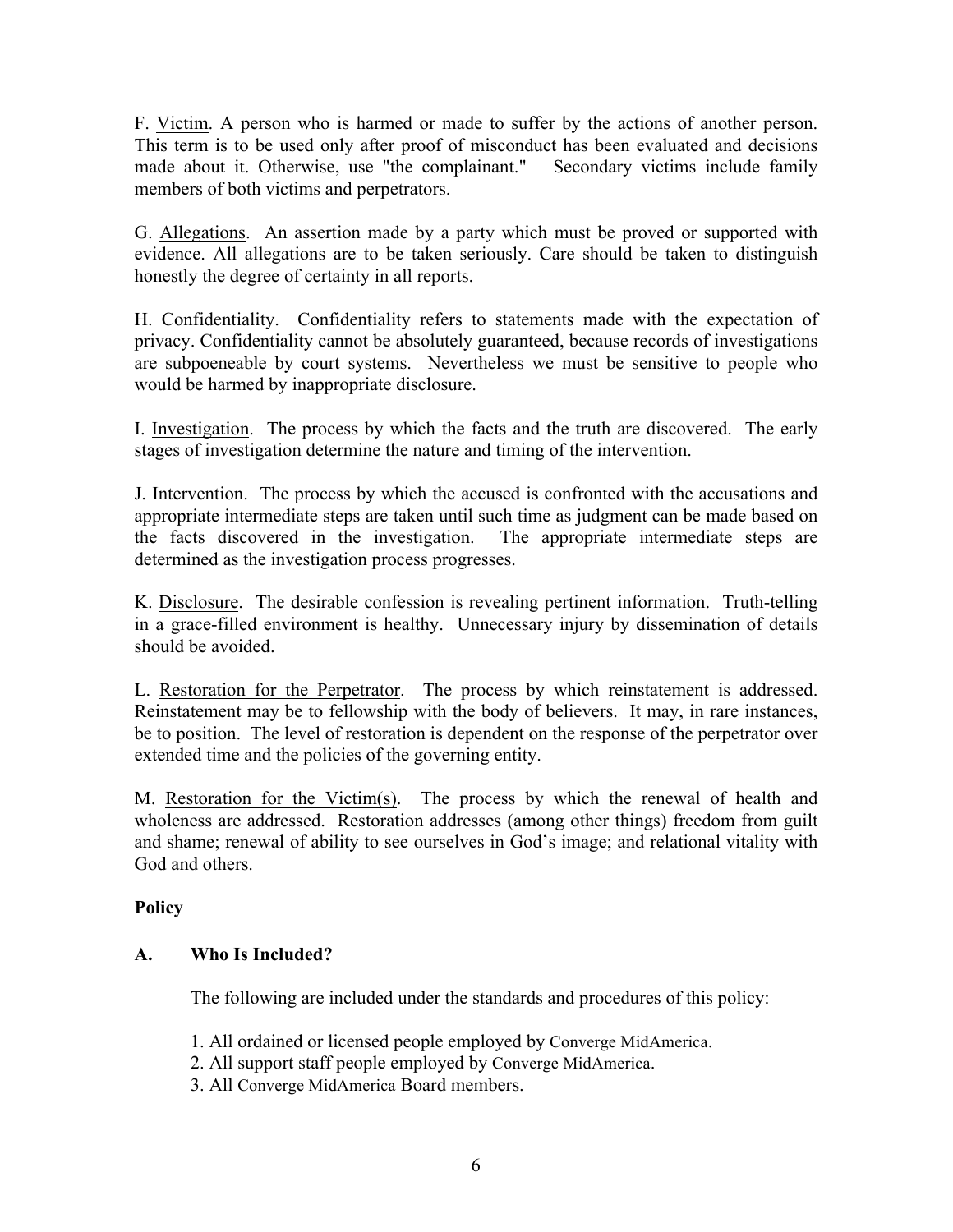# B. **Responding to Allegations and Instances of Moral Failure**

- 1. Informal Investigations of Complaints Should an incident of misconduct be reported, it will be forwarded to the Board chair or his or her designee (after this, referred to as "mediator"). In the event that the Board chair designates a mediator, that person will be one who has the respect of pastors and lay leaders in Converge MidAmerica and the personal and spiritual maturity to respect the confidences involved. In the event that the complaint is against any Board member, the Executive Minister will refer the matter to the alleged perpetrator's local church. In cases involving district employees, the incident will be immediately investigated according to the following procedure:
	- a. The mediator will present the alleged perpetrator with the complaint.
	- b. Every effort will be made to honor the complainant's request for anonymity. There will be a preliminary discussion, the investigation may or may not include a meeting or meetings between the complainant and the alleged perpetrator.
		- If it does not, the mediator will meet with the complainant to discuss the content and results of the meeting(s) with the alleged perpetrator and further explore options for resolution.
		- In the cases where such a meeting(s) between the complainant and the alleged perpetrator occurs, or at any such time in the process, each party may be accompanied by an advisor/advocate of his or her choice.
	- c. Following these preliminary meetings, the mediator will continue the investigation in order to determine the merits of the complaint in order to affect resolution. The mediator must maintain confidentiality and protect the rights of all parties, facilitating reconciliation, and a remedy in cases where there is merit, and facilitating understanding and protection in cases where there is no merit.
	- d. If in the investigation, the mediator determines that, indeed, sexual misconduct or other moral failure is likely to have occurred, he or she will move the process into a formal inquiry by making a report to the district Board.
	- e. The mediator will create an official, confidential record of the informal investigation process. This record will contain a statement of the complainant, notes on related meetings and witness conversations, assessment of the findings, and any actions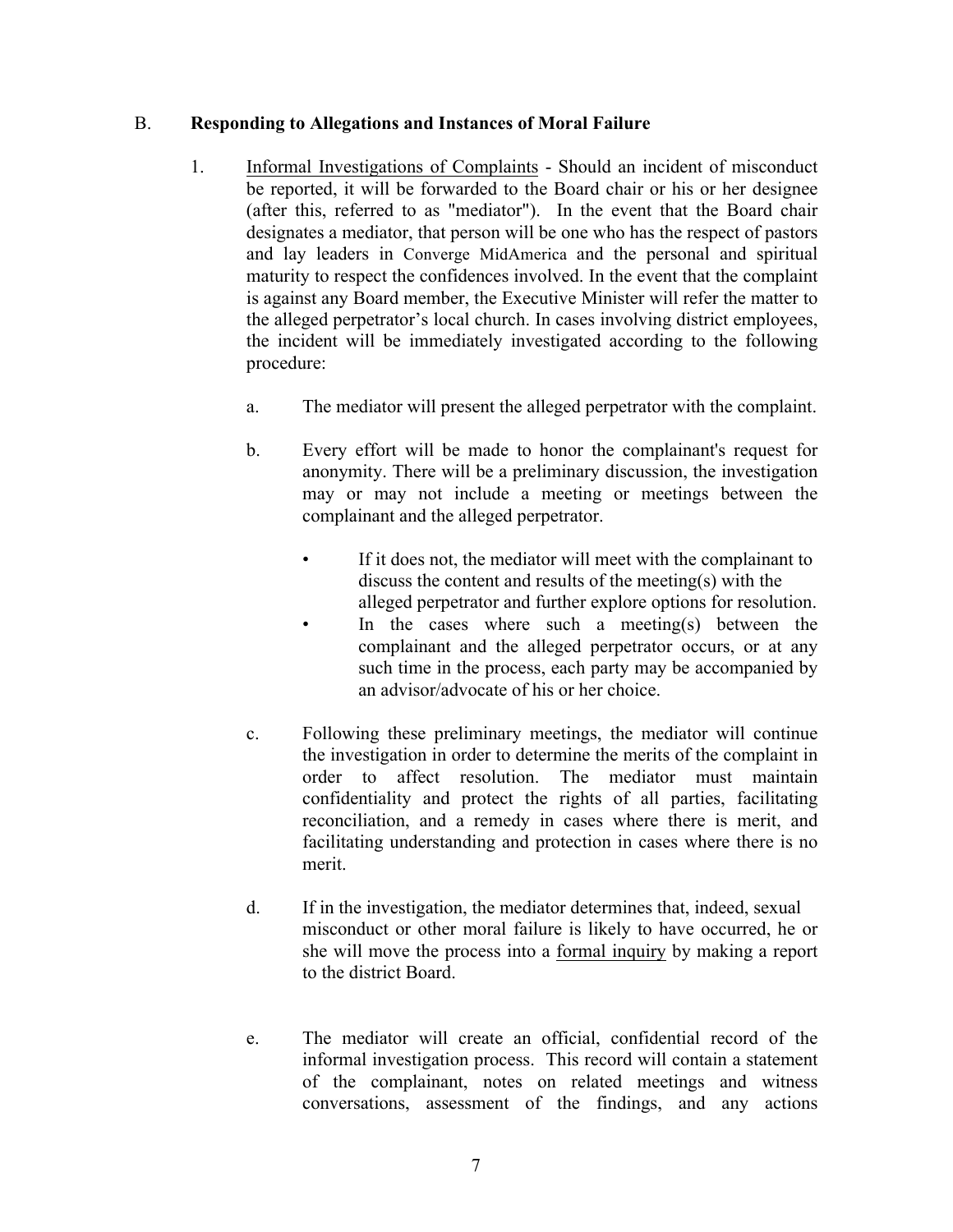recommended or taken. Whether or not the matter is forwarded to the district Board, the mediator will keep a single official record of the incident. An informal investigation will seek to be concluded within 14 days of the reporting of the incident.

2. Procedures for a Formal Inquiry by Converge MidAmerica Board of **Overseers** 

Any incident which has been informally investigated may be brought to the district Board at which point it becomes a formal inquiry. The following steps have been established as a process for the district Board to seek resolution in such an inquiry.

- a. The mediator will report to the Board of Overseers on the informal investigation done in preparation for the formal complaint.
- b. The mediator will also notify Converge MidAmerica insurance carrier and the President of Converge Worldwide of the formal inquiry.
- c. The Board of Overseers will inform the district that a formal investigation into misconduct has begun. (This will be either through the senior pastor or directly to the constituency at the discretion of the Executive Board and/or the Executive Minister.)
- d. The complainant shall be asked to submit his or her complaint in writing to the Board explaining the nature of the complaint and the facts upon which the complaint is based. The complainant will also be asked to articulate in this report the relief or action of the Board being requested in the situation.
- e. If there is probable cause to believe the alleged claim is substantiated or appears to be substantiated in accordance with the definition of misconduct hitherto presented, the alleged perpetrator may be relieved of all responsibilities in the district and placed on administrative leave pending the outcome of the formal investigation. Such a suspension will be made with pay and benefits unless otherwise determined by the Board of Overseers.
- f. The mediator will request a written reply from the alleged perpetrator, a copy of which will be forwarded to the complainant.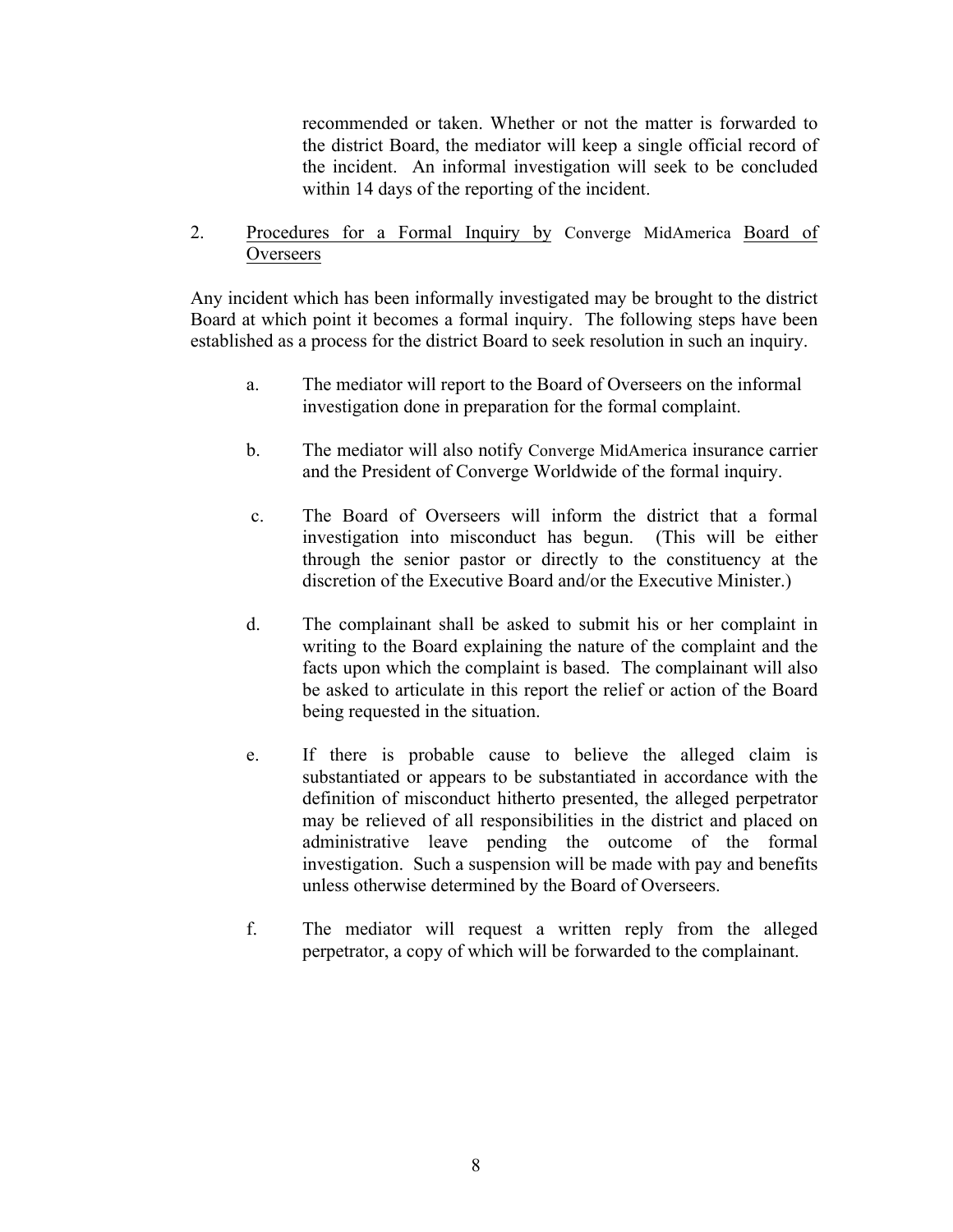- g. After having received the alleged perpetrator's response, the mediator will prepare a written report which will include:
	- A description of the alleged incident(s) or the issues at stake pursuant to the definitions of sexual misconduct stated earlier in this policy.
	- A description of the evidence supporting or refuting the complaint.
	- A list of witnesses interviewed and their responses.

This report must not contain personal conclusions, or recommendations concerning the allegations.

- h. The mediator shall present his report to the Board who will appoint an ad hoc hearing Board consisting of five members composed of at least two females and two males:
	- One member from the constituency of the complainant,
	- One member from the constituency of the alleged perpetrator,
	- Two members from constituencies not represented by the complainant or the alleged perpetrator, and
	- Chaired by a fifth member who is mutually agreeable to the complainant, the alleged perpetrator, the mediator, and the district Board of Overseers.
- i. The hearing Board will convene within one week of its appointment by the Board of Overseers.
	- Members will be given copies of the complaint, the alleged perpetrator's reply, the mediator's report, and supporting documentation.
	- The mediator will serve as a consultant to the hearing Board relative to issues concerning policy interpretation and definition and to assist with the hearing procedure, including the coordination of the appearance of the witnesses.
	- The hearing Board shall operate in accordance with basic principles of fairness, guaranteeing appropriate due process to the complainant and the alleged perpetrator. Confidentiality through these proceedings will be maintained. Within two weeks, the hearing Board will complete its hearing, forwarding all its reports and recommendations (including majority and minority reports, if appropriate) to the mediator.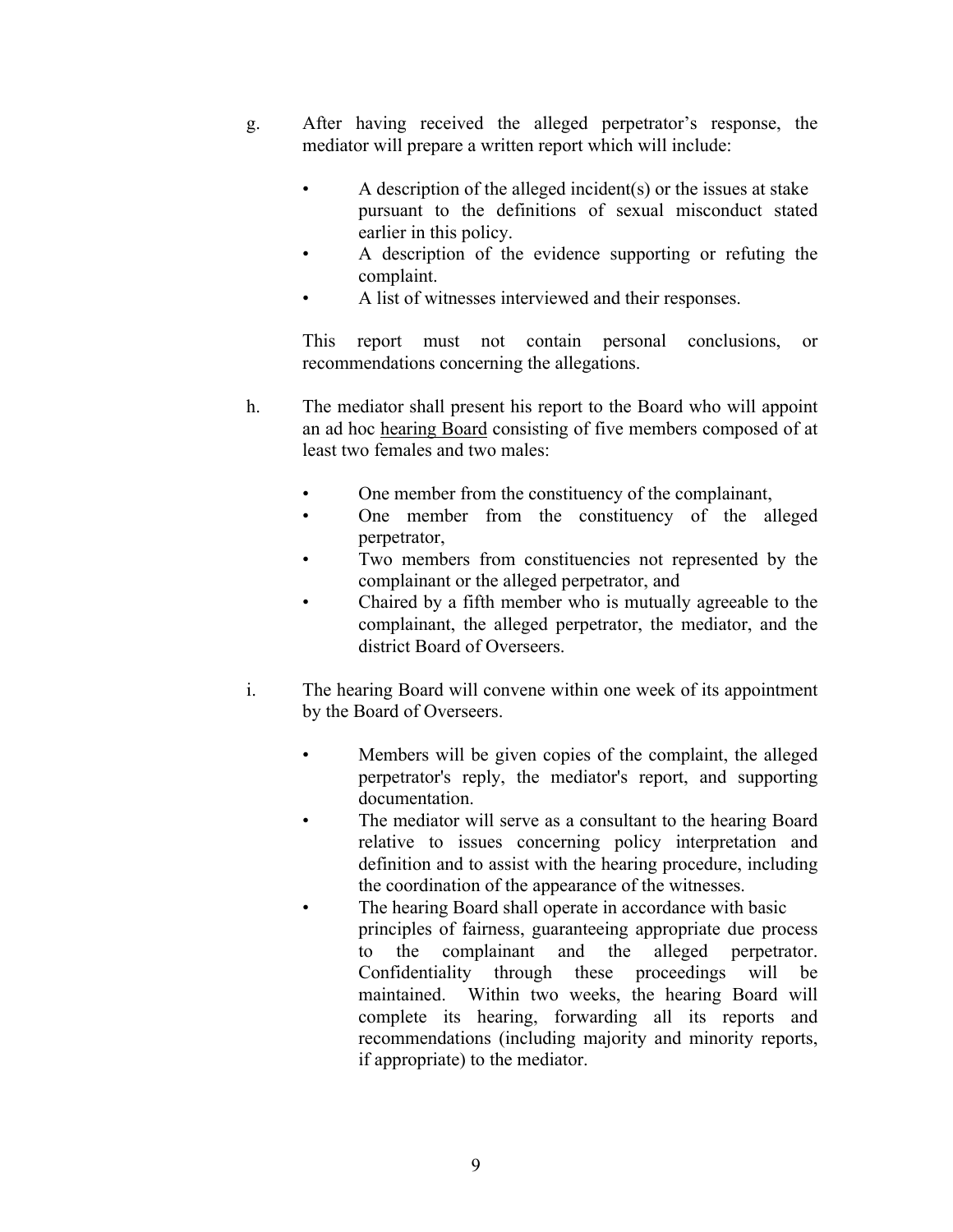j. Within one week of receiving the report of recommendation of the hearing Board, the mediator shall forward the hearing Board's report to the Board chairman who will schedule a meeting which will consider final action on the complaint.

# 3. Board Action

- a. Victims of the misconduct may be given remedies designed to restore the complainant to circumstances that existed prior to the misconduct.
	- In the case of harassment this might include, but not be limited to, restoration of paid benefits, or position lost, reassignment to another job supervisor.
	- In the case of sexual abuse or sexual exploitation, the victim and the victim's family may be provided a care plan including, but not limited to, the following: anonymity, the right to privacy, the right to confront the perpetrator, spiritual support, and the offer of professional counseling.
	- In the case of other forms of moral failure, remedies might include restitution, public confession and apology.
- b. Infractions of this policy may warrant disciplinary action including, but not limited to, letters of warning or reprimand, suspension from certain types of ministry activity, mandatory counseling, participation in group accountability sessions, suspension with or without compensation, permanent termination (with or without severance pay), removal of credentials, removal of ordination credentials with notification of denominational authorities of this removal, or handing the person over to the criminal justice system.
- c. The chairman of the Board of Overseers will present its recommendations to the district in accordance with district constitutional procedures.
- d. The chairman of the Board of Overseers will report to the appropriate law enforcement agencies any perceived infractions of criminal misconduct law mandated to be reported by state law enforcement agencies. This reporting is mandated by almost every state in cases of sexual abuse of minors and vulnerable adults.
- e. An appeal of the decision resulting from the hearing and the action of the district Board may be made to the district Board by either party - the alleged perpetrator or the complainant. The only issues that would lead to reconsideration by the Board of Overseers on an appeal will be: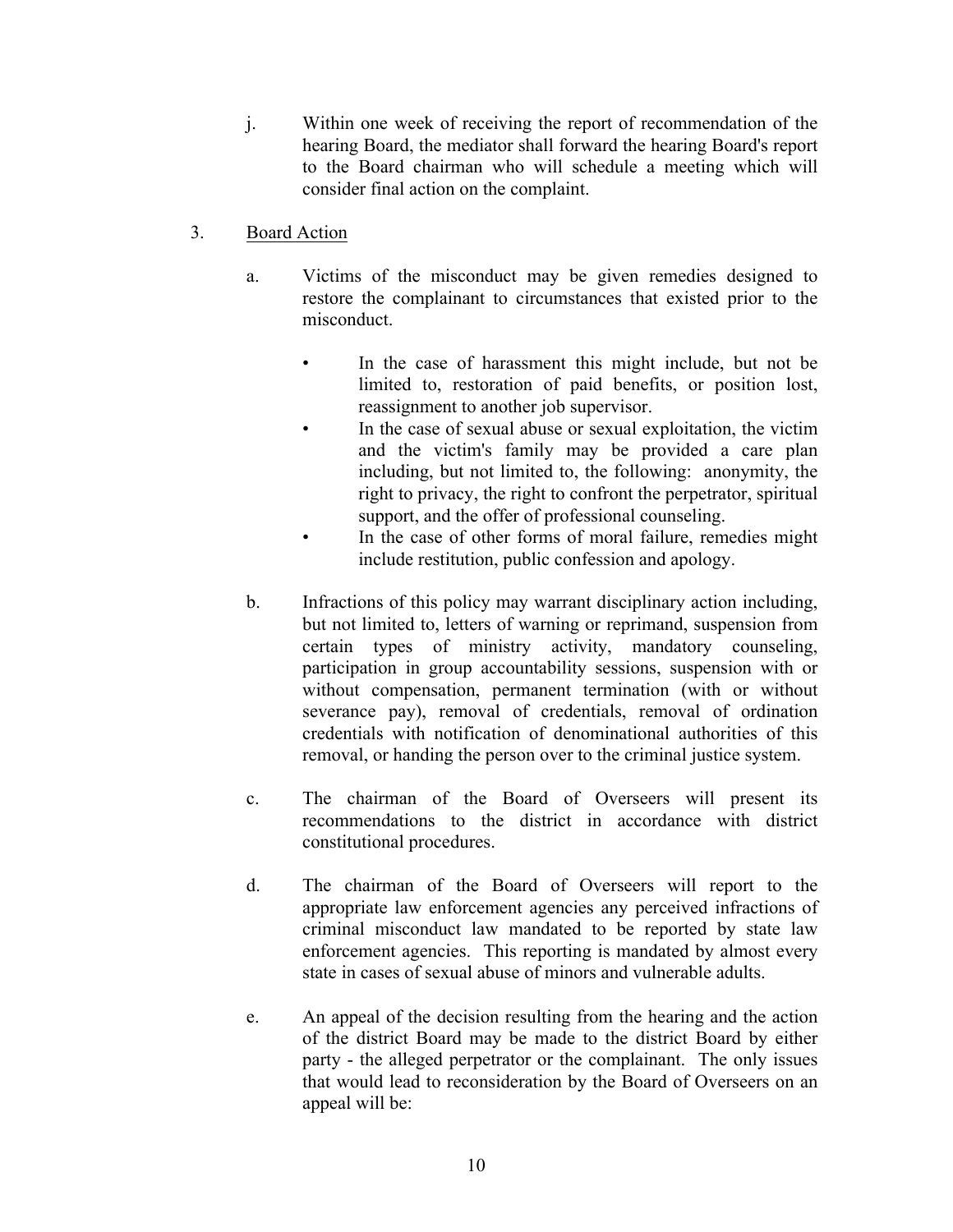- The allegation of new evidences discovered that were not available at the time of the hearing and if presented would materially affect deliberations of the hearing and Board of Overseers.
- Allegations of gross procedural errors in the hearing procedure that materially affected the fairness of the hearing.

In the event of an appeal, the Board chair may request the President of Converge Worldwide or his designee to assist in the reexamination of the process and an assessment of the legitimacy of the appeal. With the advisement of Converge Worldwide and the review by the Board of Overseers, the acceptance or rejection of the appeal by the Board will be regarded as a final decision by Converge MidAmerica.

- f. An alleged perpetrator will be restored to ministry if the evidence indicates that the complainant's charges are without merit.
- g. In the event that there has been a violation of moral conduct according to this policy, and the perpetrator wishes to be restored to ministry, such restoration will be undertaken by Converge MidAmerica only if the following criteria are met.
	- That there is full confession of the exact nature and extent of one's misconduct to begin and continue a restoration process.
	- That there is no evidence that the misconduct is indicative of an ongoing pattern of sexual misconduct, addiction or financial impropriety.
	- That there is clear evidence of openness and integrity in the process of addressing the charges.
	- That there is clear indication of verbal and behavioral repentance evidenced by the cessation of the sin and the pursuit of Godly behavior.
	- That there has been submission evidenced by the full acceptance of the restoration process and subjection to the complete authority of the restoration team. Submission is more than mere compliance.
	- That there is clear evidence of reconciliation, healing and health between the perpetrator, spouse and children.
	- That there has been revealed in interviews a genuine spiritual sensitivity to the pain and damage caused to others by the actions of the perpetrator.
	- That in cases of financial impropriety, restitution be accomplished with appropriate monetary repayment.
	- That the perpetrator has undergone evaluation by a qualified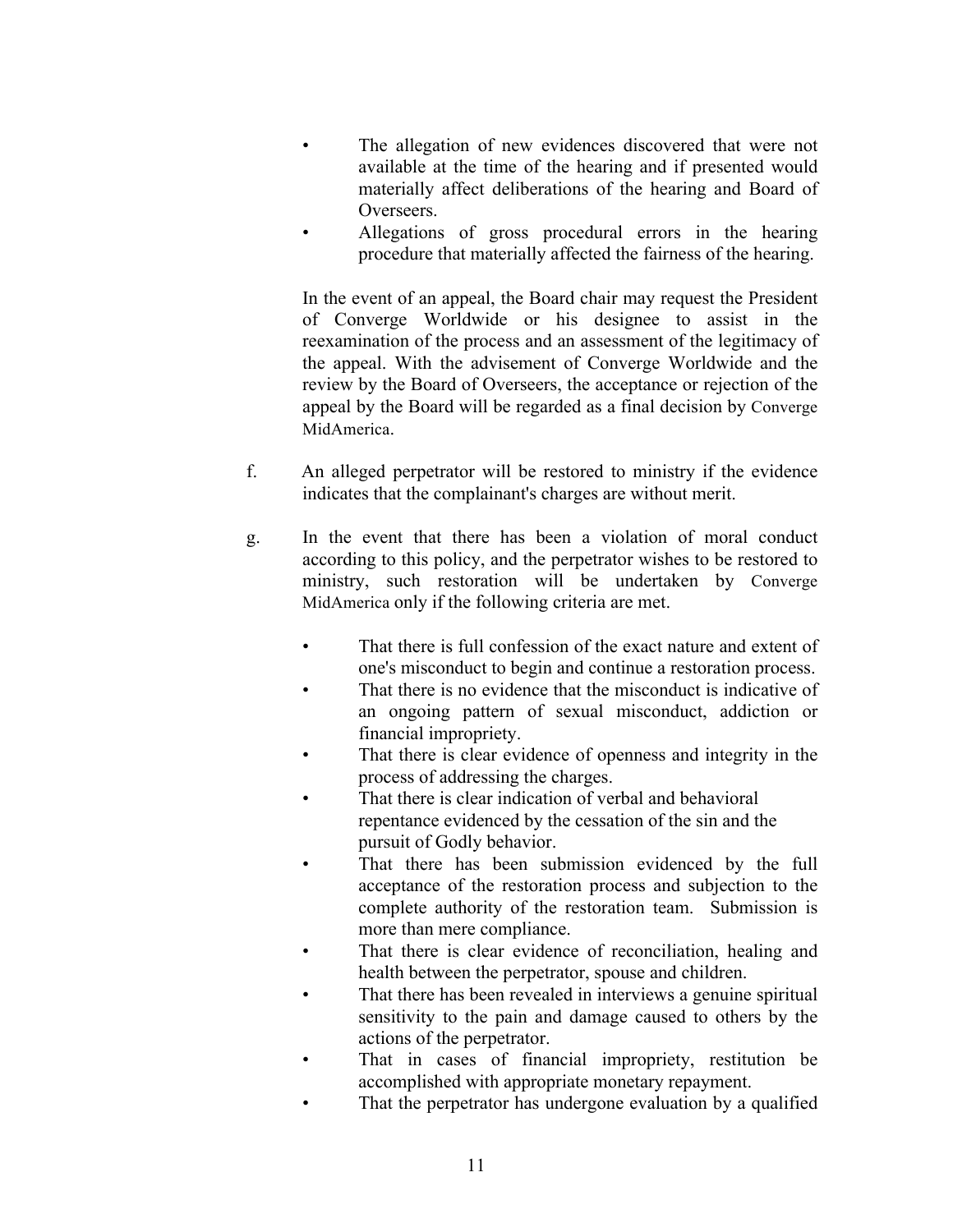Christian therapist experienced in matters related to sexual misconduct, and who recommends the alleged perpetrator's preparedness to reenter the responsibilities of ministry.

- That the perpetrator will have completed the above criteria and have evidenced fitness for restoration for a period of at minimum six months to two years.
- When the perpetrator is an unordained staff member, the district Board of Overseers will review the process and may recommend the restoration of such person to ministry.
- When the perpetrator is an ordained staff member other than the Executive Minister, a council of ministers be called to recommend the restoration of such a person to ministry. The district Board of Overseers will act upon the recommendation.
- When the perpetrator is the district executive minister, a council of ministers and executive ministers be called to recommend to the district Board that such minister be restored to ministry.
- h. The establishment of a Restoration Team

The Board of Overseers shall appoint a Restoration Team utilizing the following guidelines:

If the perpetrator is not ordained, the team should consist of:

- the chair and one additional member of the hearing Board,
- three members of the district Board who exemplify fairness, character and strength,
- no less than two members of either gender

If the perpetrator is an ordained member of the district staff, the team should consist of:

- the chair and one additional member of the hearing Board,
- the President of Converge Worldwide or a designee,
- a respected pastor or lay person from the district,
- a respected leader who is not a member of the district,
- two members of the district Board who exemplify fairness, character and strength,
- no less than two members of either gender
- i. The categories of restoration are: